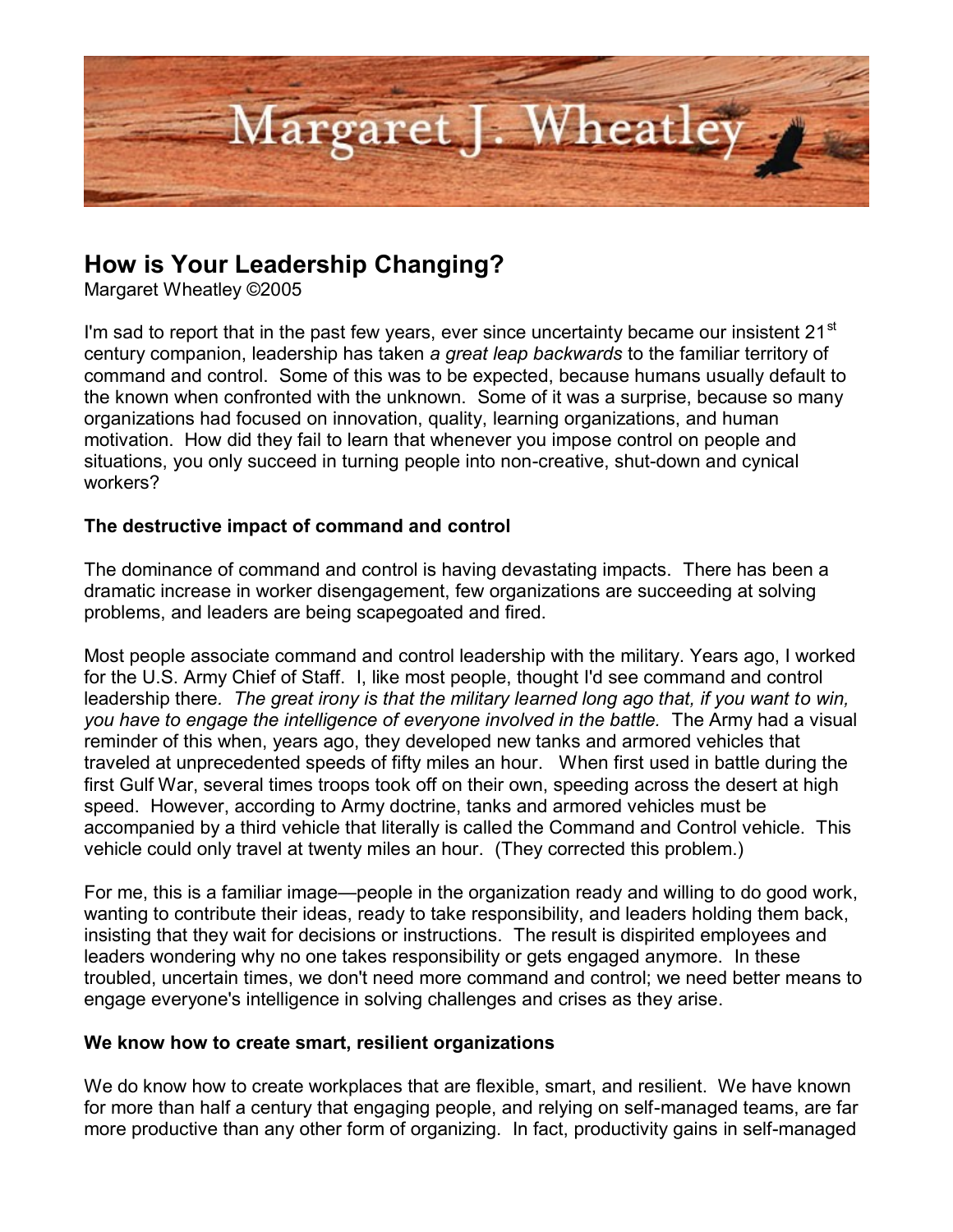work environments are *at minimum thirty-five percent higher* than in traditionally managed organizations. And workers know this to be true when they insist that they can make smarter decisions than those delivered from on high.

With so much evidence supporting the benefits of participation, why isn't every organization using self-managed teams to cope with turbulence? Instead, organizations increasingly are cluttered with control mechanisms that paralyze employees and leaders alike. Where have all these policies, procedures, protocols, laws, and regulations come from? And why do we keep creating more, even as we suffer from the terrible consequences of over-control?

Even though worker capacity and motivation are destroyed when leaders choose power over productivity, it appears that bosses would rather be in control than have the organization work well. And this drive for power is supported by the belief that the higher the risk, the more necessary it is to hold power tightly. What's so dangerous about this belief is that just the opposite is true. Successful organizations, including the Military, have learned that the higher the risk, the more necessary it is to engage everyone's commitment and intelligence. When leaders hold onto power and refuse to distribute decision-making, they create slow, unwieldy, Byzantine systems that only increase risk and irresponsibility. We never effectively control people or situations by these means, we only succeed in preventing intelligent, fast responses.

The personal impact on leaders' morale and health is also devastating. When leaders take back power, when they act as heroes and saviors, they end up exhausted, overwhelmed, and deeply stressed. It is simply not possible to solve singlehandedly the organization's problems; there are just too many of them! One leader who led a high risk chemical plant spent three years creating a highly motivated, self-organizing workforce. He described it this way: "Instead of just me worrying about the plant, I now have nine hundred people worrying. And coming up with solutions I never could have imagined."

Sometimes leaders fail to involve staff out of some warped notion of kindness. They don't include people, they don't share their worries, because they don't want to add to their stress. But such well-meaning leaders only create more problems. When leaders fail to engage people in finding solutions to problems that effect them, staff don't thank the leader for not sharing the burden. Instead, they withdraw, criticize, worry and gossip. They interpret the leader's exercise of power as a sign that he/she doesn't trust them or their capacities.

#### **Assessing changes in your leadership**

With no time to reflect on how they might be changing, with no time to contemplate whether their present leadership is creating an effective and resilient organization, too many leaders drift into command and control, wondering why nothing seems to be working, angry that no one seems motivated any more.

If you are feeling stressed and pressured, please know that this is how most leaders feel these days. Yet it is important that you take time to notice how your own leadership style has changed in response to the pressures of this uncertain time. Otherwise you may end up disappointed and frustrated, leaving a legacy of failure rather than of real results.